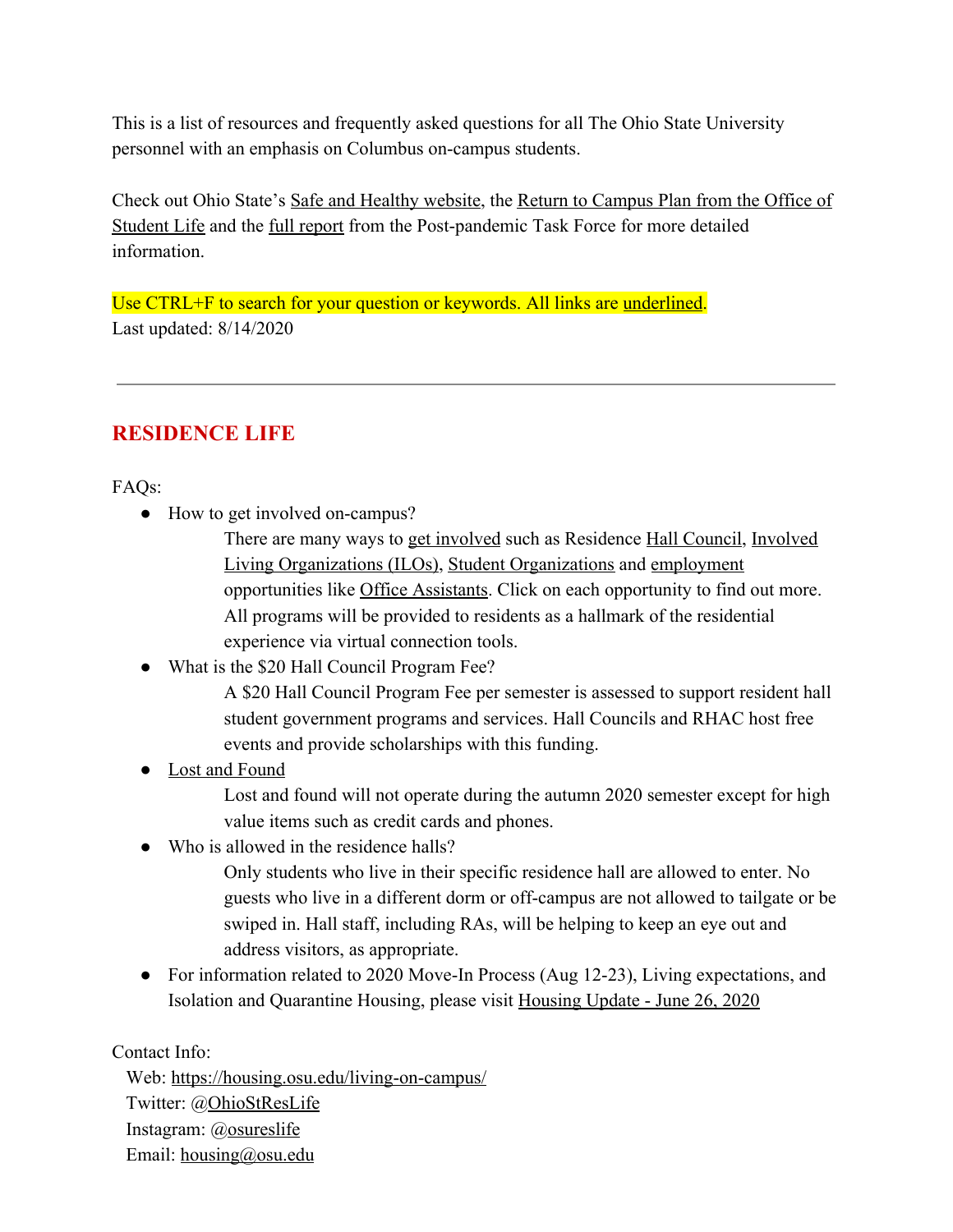#### **HOUSING**

#### FAQs:

● Are housing costs increasing?

Housing rates are associated with each cohort in the Ohio State Tuition Guarantee. If you are an in-state student eligible for the Tuition Guarantee, housing rates will remain consistent for four years. The cost of each plan will vary depending on your residency and the academic year you enter Ohio State. Check your housing rate by logging in [here.](https://housing.osu.edu/living-on-campus/fees-contracts-policies/standard-housing-rates/)

• What is the \$20 Hall Council Program Fee?

A \$20 Hall Council Program Fee per semester is assessed to support resident hall student government programs and services. Hall Councils and RHAC host free events and provide scholarships with this funding.

- Why is my autumn semester housing cost higher than my spring cost? Students assigned to an academic-year residence hall pay an additional \$125 per year, which is not included in these rates. Academic year residence halls remain open during the winter and spring break periods.
- What should I bring to college?

Prior to packing please review the [What to Bring list](https://housing.osu.edu/posts/documents/what-to-bring-columbus-campus.pdf) to get ideas of what is allowed as well as suggested items to pack for your stay in the residence halls. Make sure to talk to your roommate(s) before buying large/shared items. <https://housing.osu.edu/articles/urds/48>

How do I report a broken item (chair/desk/light/bathroom) in my dorm? Call 2-HELP or use th[e](https://s2f.osu.edu/home) [online request system](https://s2f.osu.edu/home)

[Visit their main site for more information on Service to Facilities](https://slfacilities.osu.edu/fs/our-services/service2facilities/)

● How can I stay safe in the res halls and on-campus?

Wear a face mask, practice hand hygiene, maintain proper physical distancing, reduce socializing and gathering in rooms. Student access to residence halls via BuckID will be limited to their own residence communities. For the health and safety of our university community, visitors (anyone living outside of a student's specific residential community) will not be permitted after student move-in. Overnight guests are also prohibited.

• For information related to 2020 Move-In Process (August 12-23), living expectations and isolation and quarantine housing, please visit [Housing Update - June 26, 2020](https://housing.osu.edu/articles/urds/140)

Contact Info:

 Web: [https://housing.osu.edu/](https://housing.osu.edu/living-on-campus/) Twitter: @[OhioStResLife](https://twitter.com/ohiostreslife?lang=en) Instagram: [@osureslife](https://www.instagram.com/osureslife/) Email: housing@osu.edu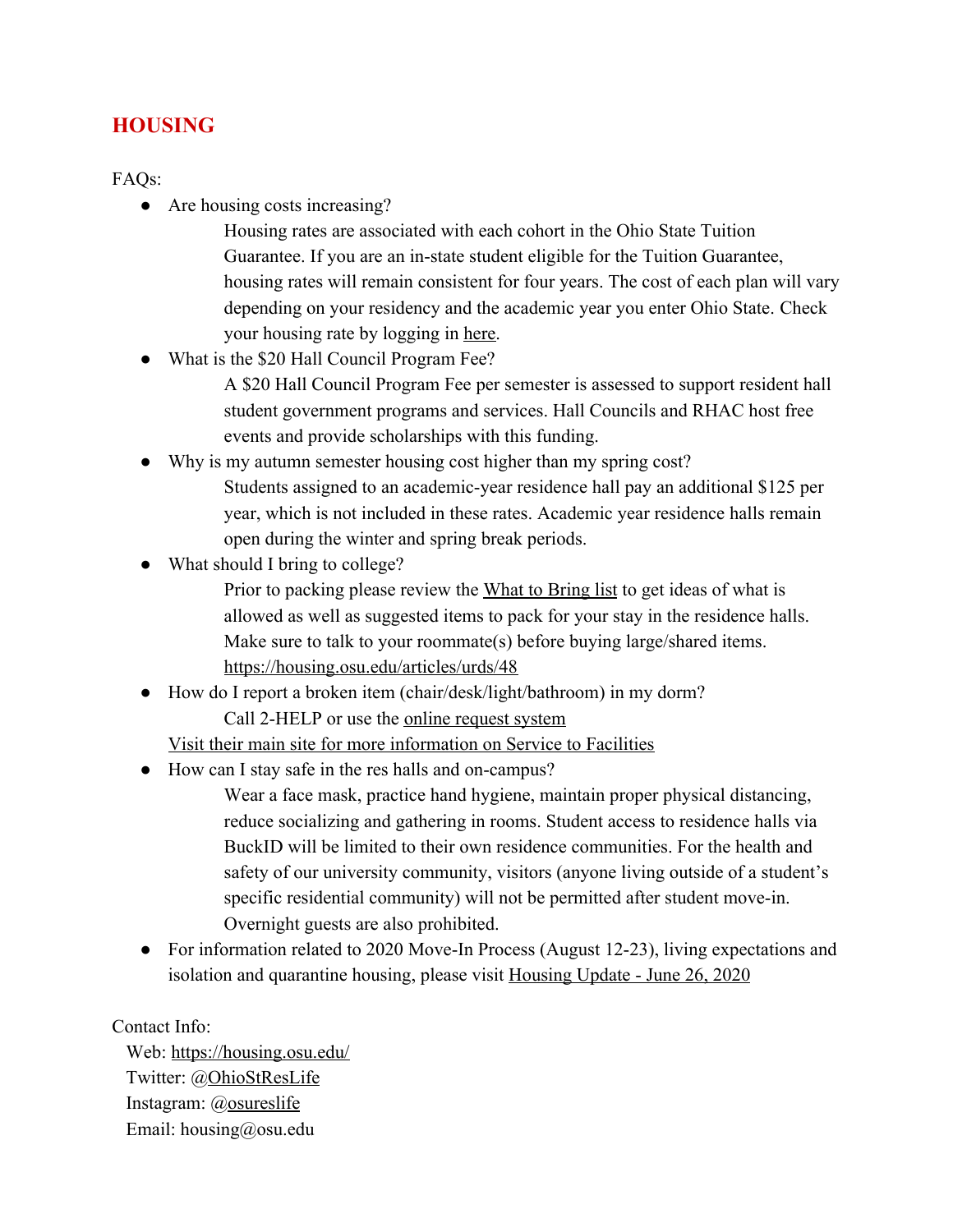#### **DINING**

FAQs:

- What's the difference between dining dollars/BuckID/visit exchanges?
	- Dining Dollars are yours to use at any Student Life Dining Services location. BuckID Cash can be used at any of the hundreds of on and off campus merchants that accept BuckID. A visit exchange can be used on place of an \$8 purchase at a retail location or \$5 at a C-Store. Visit the Dining Services website for more information on [dining plans.](https://dining.osu.edu/dining-plans/columbus-campus-dining-plans/)
- How do I place an order?

All orders can be placed on Grubhub. Use the location or search feature to find a dining location, select which items you want, review your order and note any dietary restriction or special preparation instructions in the "pickup instructions" section, then pay with BuckID, visits, dining dollars or credit card. Please do not pick up your food until your order is ready.

● What if I have a dietary restriction?

The Office of Student Life Dining Services offers a range of dining options that cater to all dietary restrictions and allergens. Before placing your order on Grubhub, specify your dietary restriction in the "comments" section and the staff will make the proper adjustments. Feel free to use th[e menu](https://dining.osu.edu/NetNutrition/1) to check for common allergens and a nutrition guide.

• With the dining locations reducing their seating space, where can I sit down to eat on campus?

> If the weather is appropriate, feel free to sit outside and eat. If you are close to your residence hall, please use your room to eat and reduce the number of people in common areas. Indoor seating in various buildings will be first come, first serve basis with proper sanitation between guests. All students will be permitted to dine in common areas however they will be required to maintain all physical distancing guidelines.

Student employment

Dining is the largest employer of students on campus and offers a range of positions for all interests. See more on thei[r](https://dining.osu.edu/student-employment/) [website.](https://dining.osu.edu/student-employment/)

#### Contact Info:

 Web: <https://dining.osu.edu/> Twitter: @[ohiostatedine](https://twitter.com/ohiostatedine?lang=en) Instagram: [@ohiostatedine](https://www.instagram.com/ohiostatedine/?hl=en) Email: [dining@osu.edu](mailto:dining@osu.edu)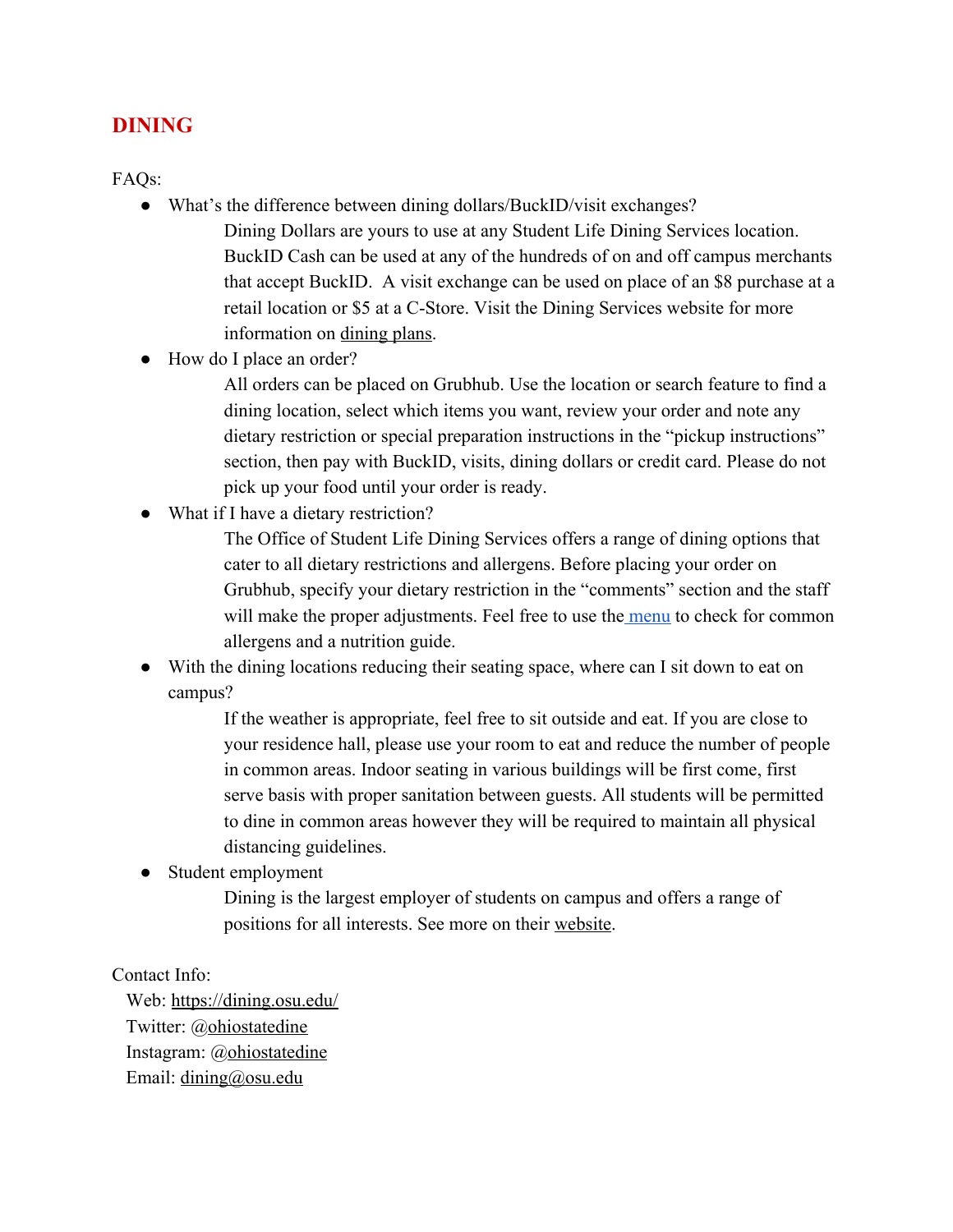### **SUSTAINABILITY**

FAQs:

- What is Ohio State doing to advance sustainability in the community? [At Ohio State,](https://www.osu.edu/initiatives/sustainability/) we are dedicated to creating a sustainable future through research, education, partnerships and business practices. Together, we can address the pressing environmental issues that affect our planet — and all people.
- How can students be more sustainable?
	- Check out Facilities Operations and Development's [Student Involvement,](https://fod.osu.edu/projects-and-services) Transportation and Traffic Management's [website](https://ttm.osu.edu/sustainability) and [Green Buckeyes](https://greenbuckeyes.osu.edu/) for more information.

Contact Info:

 Web: <https://si.osu.edu/>| [https://greenbuckeyes.osu.edu](https://greenbuckeyes.osu.edu/) |<https://fod.osu.edu/sustainability> Twitter: @[OhioStSustain](https://twitter.com/OhioStSustain) | @[greenbuckeyes](https://twitter.com/greenbuckeyes?ref_src=twsrc%5Egoogle%7Ctwcamp%5Eserp%7Ctwgr%5Eauthor) Instagram:  $\omega$ ohiostsustain |  $\omega$ [greenbuckeyes](https://www.instagram.com/greenbuckeyes/?hl=en) Email: [sustainability@osu.edu](mailto:sustainability@osu.edu) | [greenbuckeyes@osu.edu](mailto:greenbuckeyes@osu.edu)

### **TRANSPORTATION**

FAQs:

- Ways to get around campus
	- [Walk,](https://www.osu.edu/map/) [bike](https://ttm.osu.edu/bikes-campus), rollerskate, lyft/lime/bird/spin scooter, [drive](https://osu.campusparc.com/) or take a [CABS](https://ttm.osu.edu/cabs) bus around campus or [COTA](https://www.cota.com/osu-students/) around Columbus and nearby cities. If it's between 9 p.m. - 3 a.m., [Lyft Ride Smart](https://ttm.osu.edu/ride-smart) reduces its cost to ~\$1-2
- How have CABS buses changed to promote safe travels?
	- Campus Area Bus Service (CABS) drivers, mechanics and managers are taking extra precautions to provide public transit for those that have remained on, or recently returned to campus by physical distancing and frequently disinfecting the vehicle. Check out their updated [routes.](https://ttm.osu.edu/cabs)
- [Student employment](https://ttm.osu.edu/jobs)

Contact Info:

 Web: <https://ttm.osu.edu/> Twitter: @[OhioState\\_TTM](https://twitter.com/OhioState_TTM) | [@CampusParc](https://twitter.com/campusparc?lang=en) Instagram: [@campusparc](https://www.instagram.com/campusparc/?hl=en) Email: [ttminfo@osu.edu](mailto:ttminfo@osu.edu) | [osuinfo@campusparc.com](mailto:osuinfo@campusparc.com)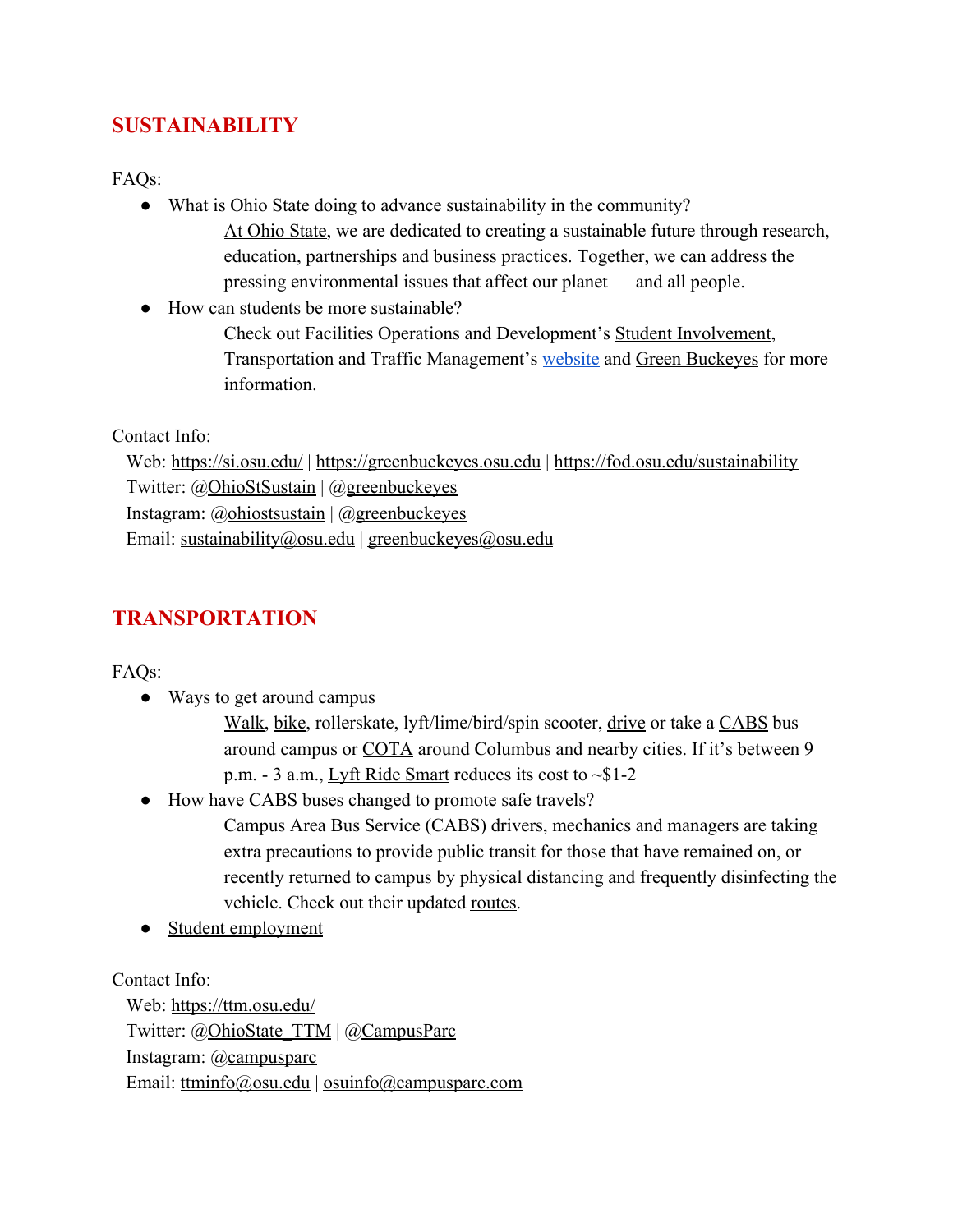## **CLASSROOMS AND ACADEMICS**

FAQs:

- How do I know if my class is online?
	- All courses with over 50 students are online or in a blended model with in-person labs, studio sessions, recitations, or other small groups. Check your **[BuckeyeLink](http://buckeyelink.osu.edu/)** class schedule to see if the location has moved from a classroom building to Online.
- Temporary Remote Learning Resources
	- As we work to keep learning during this evolving COVID-19 situation, [Keep](https://keeplearning.osu.edu/) [Learning](https://keeplearning.osu.edu/) provides helpful tips and resources to make the shift to learning online easy.
- How to stay motivated through online courses?
	- Check out our other Wellness Article on [rhac.osu.edu](http://involvedliving.osu.edu/rhac/) for a detailed overview on staying well and managing online courses.
- If your class is in-person, check out [Safe and Healthy Buckeyes for classroom layouts](https://safeandhealthy.osu.edu/classrooms)
- For all academic inquiries, reach out to your advisor via email or set up a meeting via **[Oncourse](https://buckeyes.campus.eab.com/)**

Contact Info:

 Web: <https://safeandhealthy.osu.edu/classrooms> Twitter: @[OhioState](https://twitter.com/OhioState?ref_src=twsrc%5Egoogle%7Ctwcamp%5Eserp%7Ctwgr%5Eauthor) Instagram: [@theohiostateuniversity](https://www.instagram.com/theohiostateuniversity/)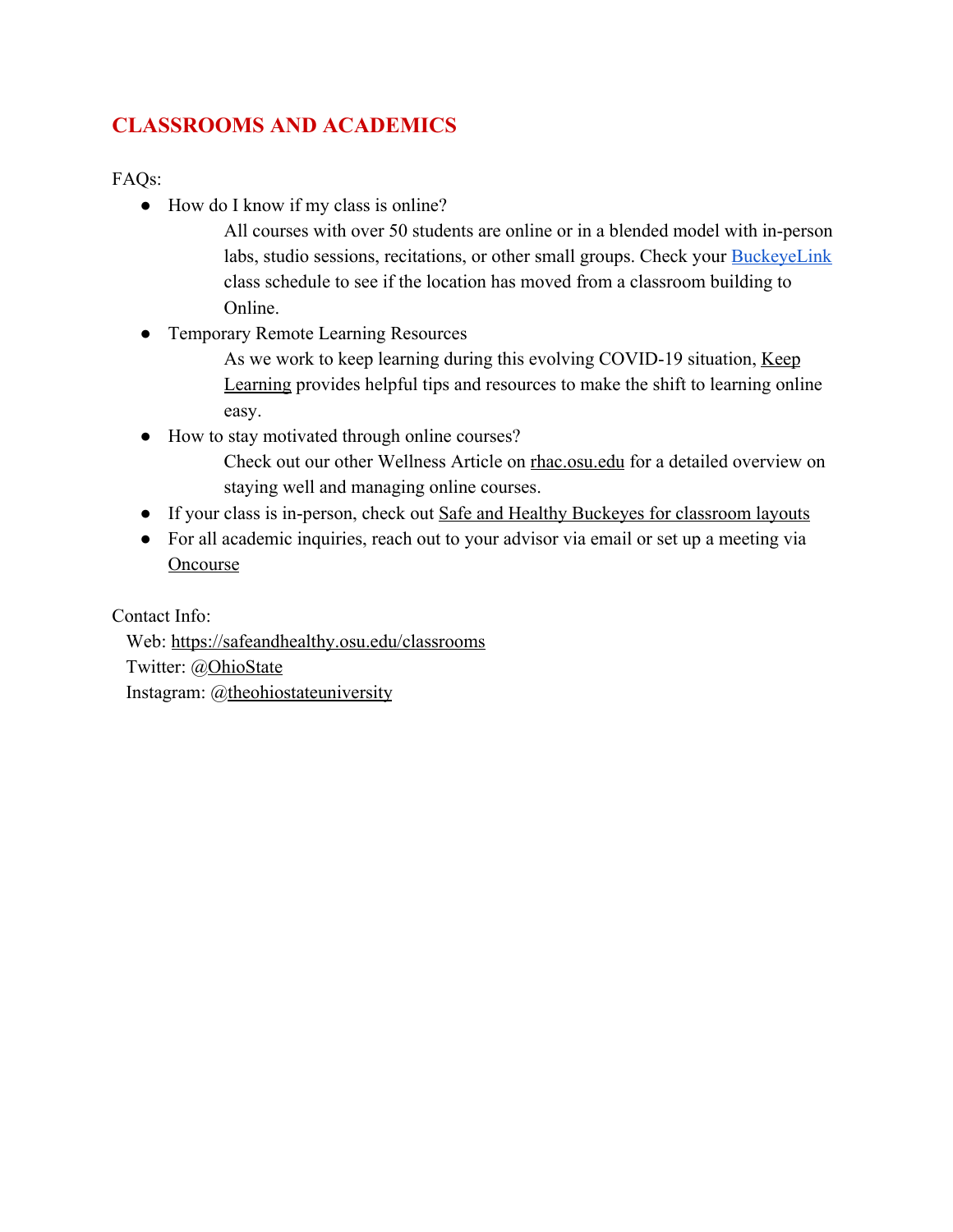## **LIBRARIES AND TUTORING SERVICES**

FAQs:

- Where can I find access to public computers?
	- Campus libraries will remain open with limited access to public computers due to social distancing protocol. See the <u>list</u> of campus libraries to find one near you and their number of open computers.
- Can I use the study rooms?
	- More information will be released regarding study room access, maximum occupancy, cleaning procedures and time limits. As of now, no study rooms will be available. The Great Hall and Buckeye Reading Room in Thompson Library are still open with limited seating.
- COVID-19 policy on using libraries
	- Book stacks will be closed to the public, but Thompson library offers contact-free book pick-ups and returns. Computers will be arranged to account for social distancing. See more [here.](https://library.osu.edu/COVID19) Visitors are asked to social distance and food and drinks are not permitted in libraries.
- What services do Ohio State Libraries provide?
	- Ohio State libraries offer many services such as access to research databases, book and textbook rentals, research and scholarship tools, subject librarians, special collections, teaching courses (Writing Center), printing services, technology support and study room accessibility.
- Student employment
	- Library jobs are available for students with and without federal work study awards. Check out jobs [here.](https://library.osu.edu/library-jobs/student)

Contact Info:

 Web: <https://library.osu.edu/> Twitter: @[OSULibrary](https://twitter.com/OSULibrary) Instagram: [@osulibraries](https://www.instagram.com/OSULibraries/) Email: <https://libanswers.osu.edu/q.php>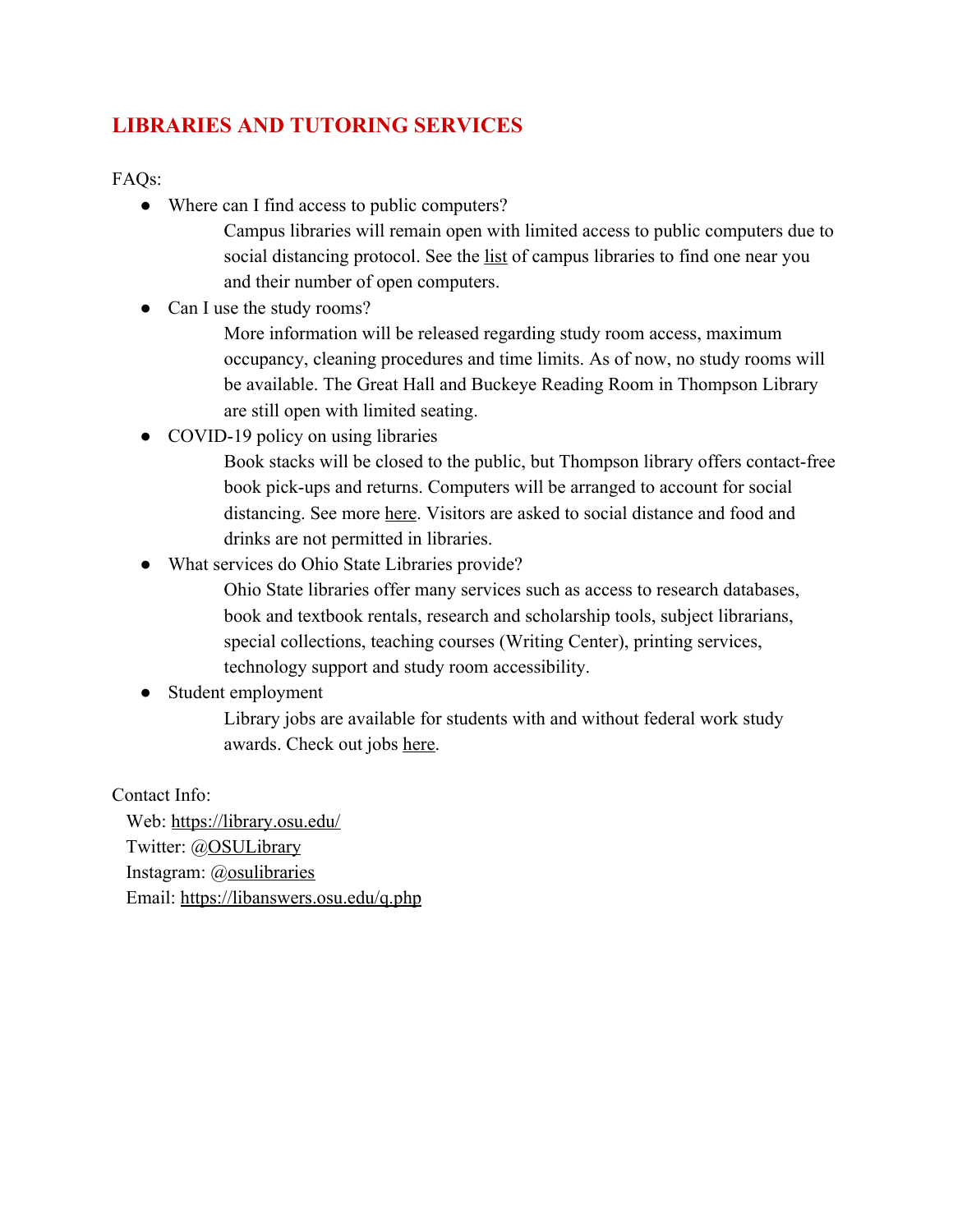#### **CAREER COUNSELING AND SUPPORT SERVICES**

FAQs:

• What does Career Counseling do?

Career Counseling helps students who may feel uncertain and anxious about their future career, experience barriers, feel challenged by decision making, lack confidence in their ability to develop a CV/resume, face fear of letting go of previous career goals, have many interests and diverse skills with difficulty organizing their thoughts, struggle navigating external pressures from familial expectations or face challenging situations related to diversity, prejudice or discrimination. Additionally, they provide assistance with resumes, mock interviews, job searching and the graduate and professional school application process.

What does CCSS offer?

Counselors from CCSS are available to meet with students for individual and group career counseling, career and major exploration, and job and graduate school assistance. From career assessments to group workshops, CCSS has the resources to support students throughout and beyond their college career in order to prepare them for future vocational and educational experiences.

• How do I set up an appointment?

CCSS has virtual walk-ins on Mondays and Thursdays from 2-4 p.m. Appointments must be scheduled by calling 614-688-3898. Please leave a message if your call isn't answered right away so we can get back to you.

What resources does CCSS offer without setting up an appointment?

o [Explore Yourself](https://ccss.osu.edu/undergrads/explore-yourself/) and learn about your interests, abilities, values and personality with Career Assessments.

o [Explore Ohio State Majors/Minors](https://ccss.osu.edu/undergrads/explore-osu-majors-minors/) and reach out to [seniors](http://exploration.osu.edu/current-students/senior-bank-search) based on their undergraduate majors.

o [Explore Careers](https://ccss.osu.edu/undergrads/explore-careers/) to see popular job opportunities with each major, relevant career information, and learn from alumni.

o [Explore Graduate/Professional School](https://ccss.osu.edu/undergrads/explore-graduate-professional-school/) to identify programs that match your interests and receive help regarding financial aid, admission tests, application essays, interviewing tips, and more.

o [Explore Job/Internship](https://ccss.osu.edu/undergrads/job-internship-search-strategies/) strategies to build your resume and cover letters, interviewing skills, and networking, and to find information on salary negotiation, job fairs, [relocation](https://ccss.osu.edu/undergrads/relocation-resources/) resources, [developing your own business](https://ccss.osu.edu/undergrads/developing-your-own-small-business/) and job and company search.

o [Buckeye OnPACE](https://onpace.osu.edu/) is a series of self-guided career modules that can assist you in learning more about yourself and choosing a major(s)/careers, applying to grad school and preparing to enter the workforce as a responsible, global citizen.

o CCSS also has a collection of [COVID-19 resources](https://ccss.osu.edu/covid-19-career-resources/).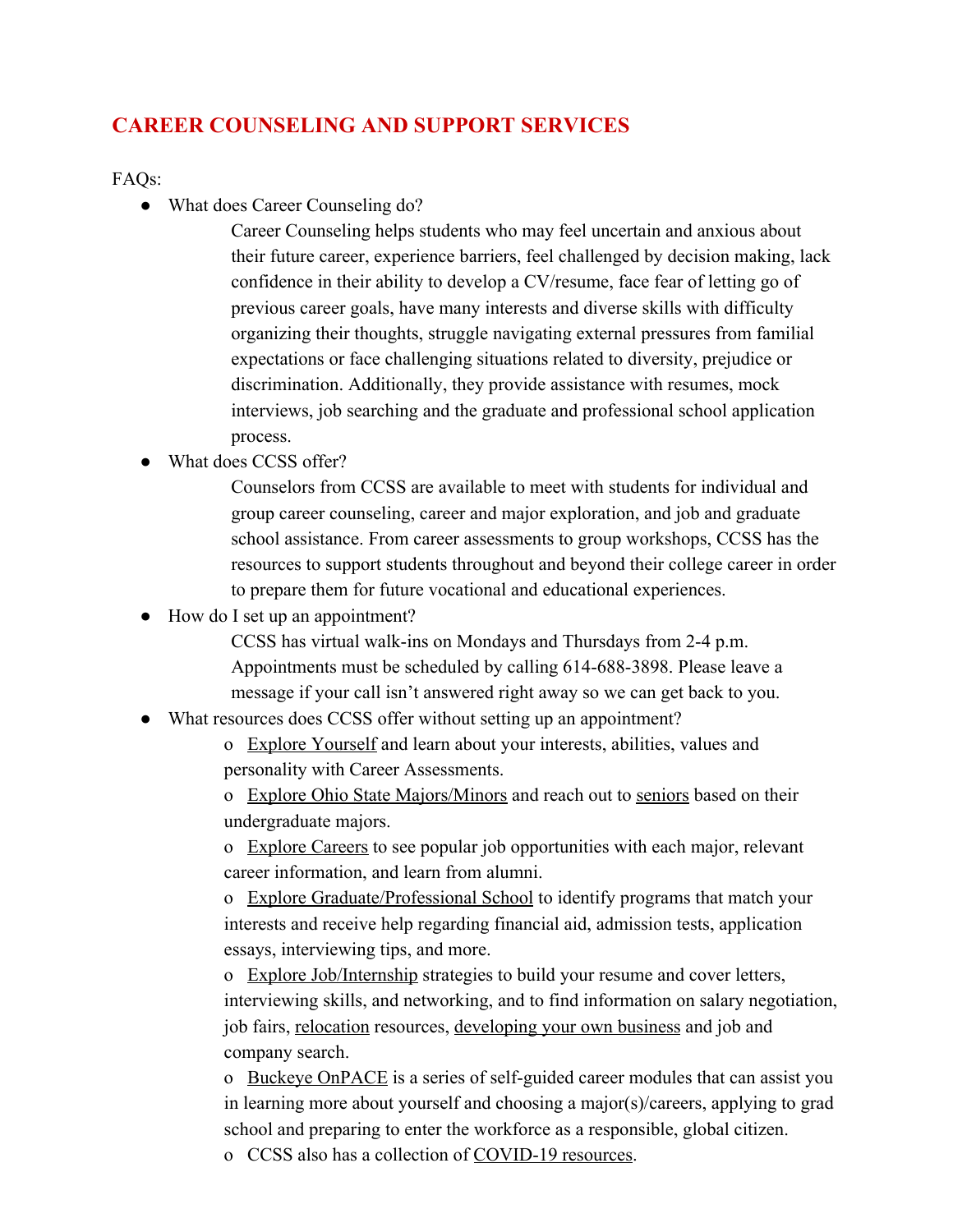#### Contact Info:

- · Web: <https://ccss.osu.edu/>
- · Facebook: @[osuccss](https://www.facebook.com/osuccss/)
- · Twitter: @CCSSatOSU
- · Email: sl-ccss@osu.edu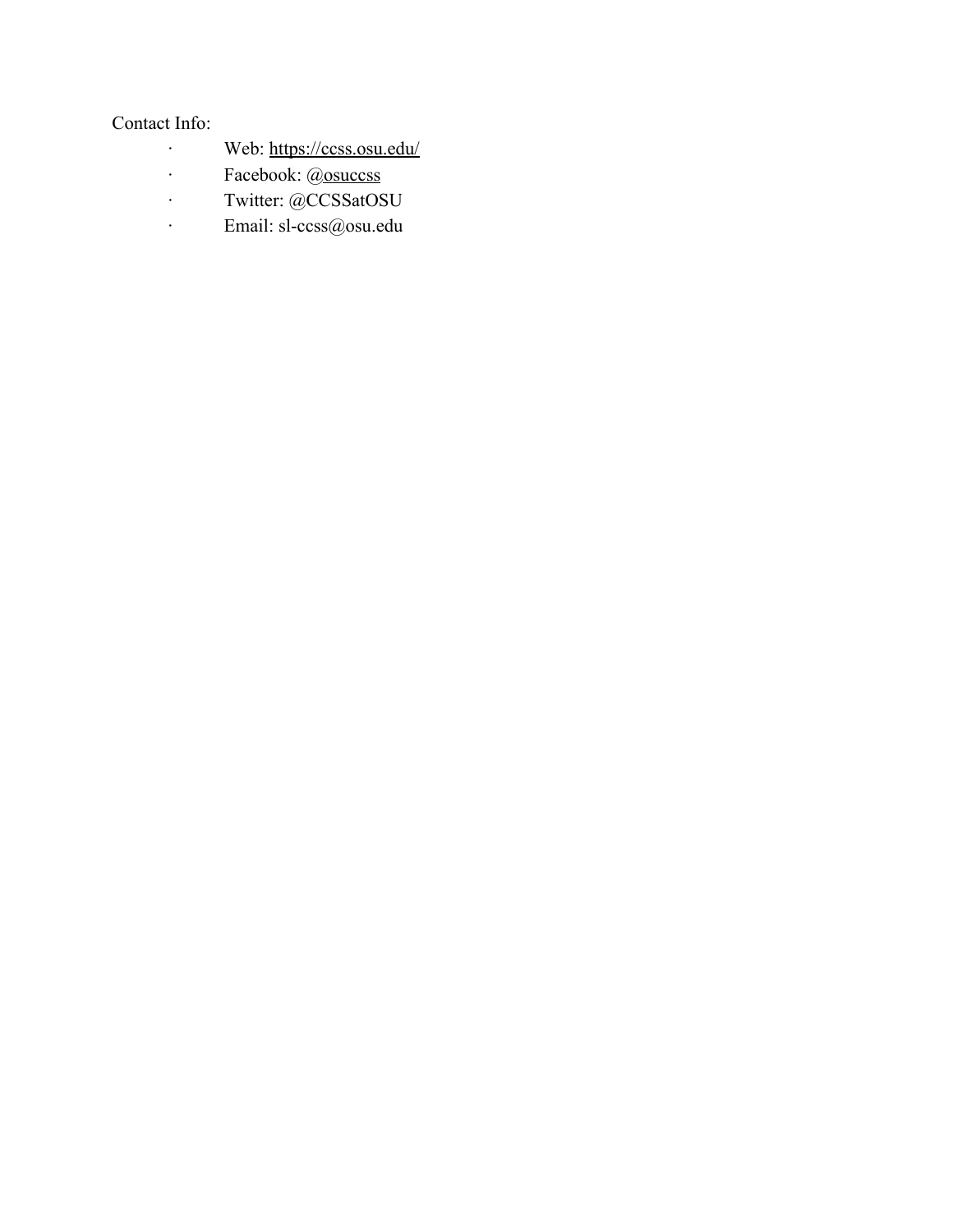#### **SECURITY**

FAQs:

• What does security at Ohio State offer?

The Department of Public Safety offers various [resources](https://dps.osu.edu/resources), [safety courses](https://dps.osu.edu/services-and-programs) and [safety notices](https://dps.osu.edu/crime-0) to keep the community safe.

● How does Lyft Ride Smart work?

[Lyft Ride Smart](https://ttm.osu.edu/get-started) at Ohio State offers eligible students discounted rides, inside the university-designated service area, from 9 p.m. to 3 a.m. Each month, 10,000 discounted rides will be made available on a first-come, first-served basis with the average cost expected to be \$1 to \$2. Once you download the Lyft app, link your osu.edu email and take a Lyft ride!

● How can I report a crime?

If you or someone you know have witnessed or been a victim of a crime, please report it to the police immediately. Emergency contact information for on-campus and off-campus police departments can be found [here.](https://dps.osu.edu/report-crime)

What is Title IX?

[Title IX](https://titleix.osu.edu/) is the Sex- and Gender-based Misconduct Response and Prevention Department. If you or someone you know has been a victim of sexual assault, sexual harassment, domestic/dating violence, stalking, sex-and gender-based discrimination, or pregnancy discrimination, visit their website to report the incident and for more resources.

#### • Student employment

Check out student positions on their [website.](https://dps.osu.edu/jobs)

Contact Info:

 Web: <https://dps.osu.edu/> | <https://titleix.osu.edu/> Twitter: @[OSU\\_EMFP](https://twitter.com/OSU_EMFP) | [@OSUPOLICE](https://twitter.com/osupolice?lang=en) Email: [security-services@osu.edu](mailto:security-services@osu.edu) | [titleIX@osu.edu](mailto:titleIX@osu.edu)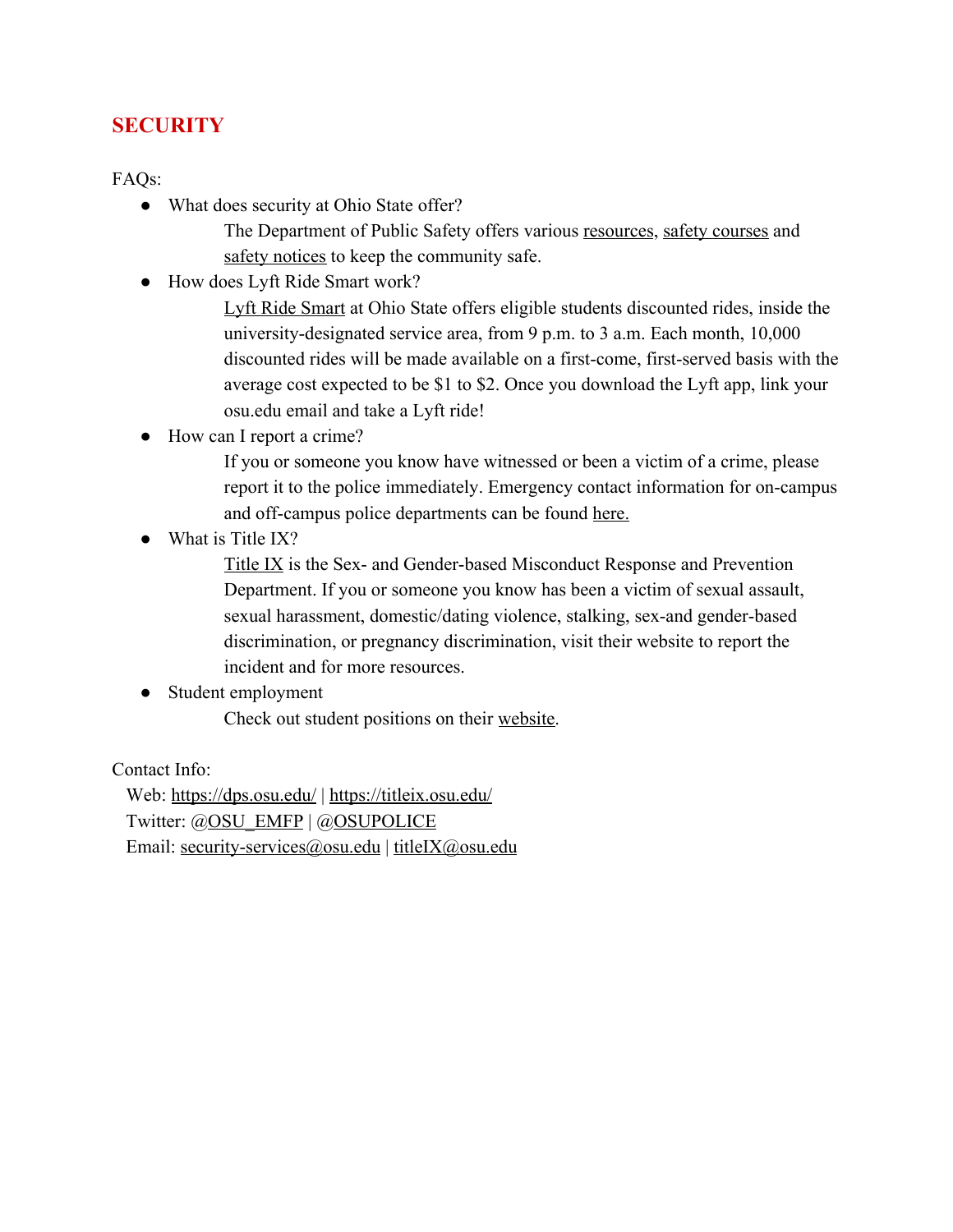#### **WELLNESS: COUNSELING AND CONSULTATION SERVICES**

FAQs:

• What does CCS offer?

Managing mental health in college is important and CCS offers individual and group mental health services, psychoeducational prevention and outreach programming to support you throughout your college career. Check out their [website](https://ccs.osu.edu/about-us-and-our-services/) for all their resources for stress management, anxiety, depression, relationship problems, transitions in life, identity exploration, substance use, eating concerns, feeling overwhelmed and academic adjustment.

● How do I set up an appointment?

Students who have not contacted CCS in the past may do so by first scheduling a [phone screening](https://ccs.osu.edu/schedule-a-phone-screening/). Current clients, please check your email and reach out to your clinician or counselor to schedule and coordinate how communications will be conducted. Counseling and Consultation Services is suspending in-person appointments in accordance with updated guidelines set forth by the University in light of concerns around COVID-19 and is providing services via Telehealth. Check out their [website](https://ccs.osu.edu/ccs-covid-19-updates/) for more information.

If you are in need of [immediate assistance](http://www.ccs.osu.edu/about-us-and-our-services/need-immediate-assistance/), please call and ask to speak to an urgent counselor Monday through Thursday from 8 a.m. - 8 p.m. and Friday from 8 a.m. - 5 p.m. If you need immediate assistance outside of our normal business hours, please call NetCare Access at 614-276-CARE (2273) or go to the nearest ER.

• What are CCS' Let's Talk hours?

Let's Talk is a 15-20 minute informal one-on-one consultation with a staff from CCS. Sessions are available Monday through Friday from 2 - 4 p.m. via Zoom. Register [here.](https://www.signupgenius.com/go/10c0545a8a729a5f85-lets)

Contact Info:

 Web: <https://ccs.osu.edu/> Twitter: @[OSUCCS](https://twitter.com/OSUCCS) App: Download Ohio State's Wellness App for convenient tailored information for you Email: [sl-ccs@osu.edu](mailto:sl-ccs@osu.edu)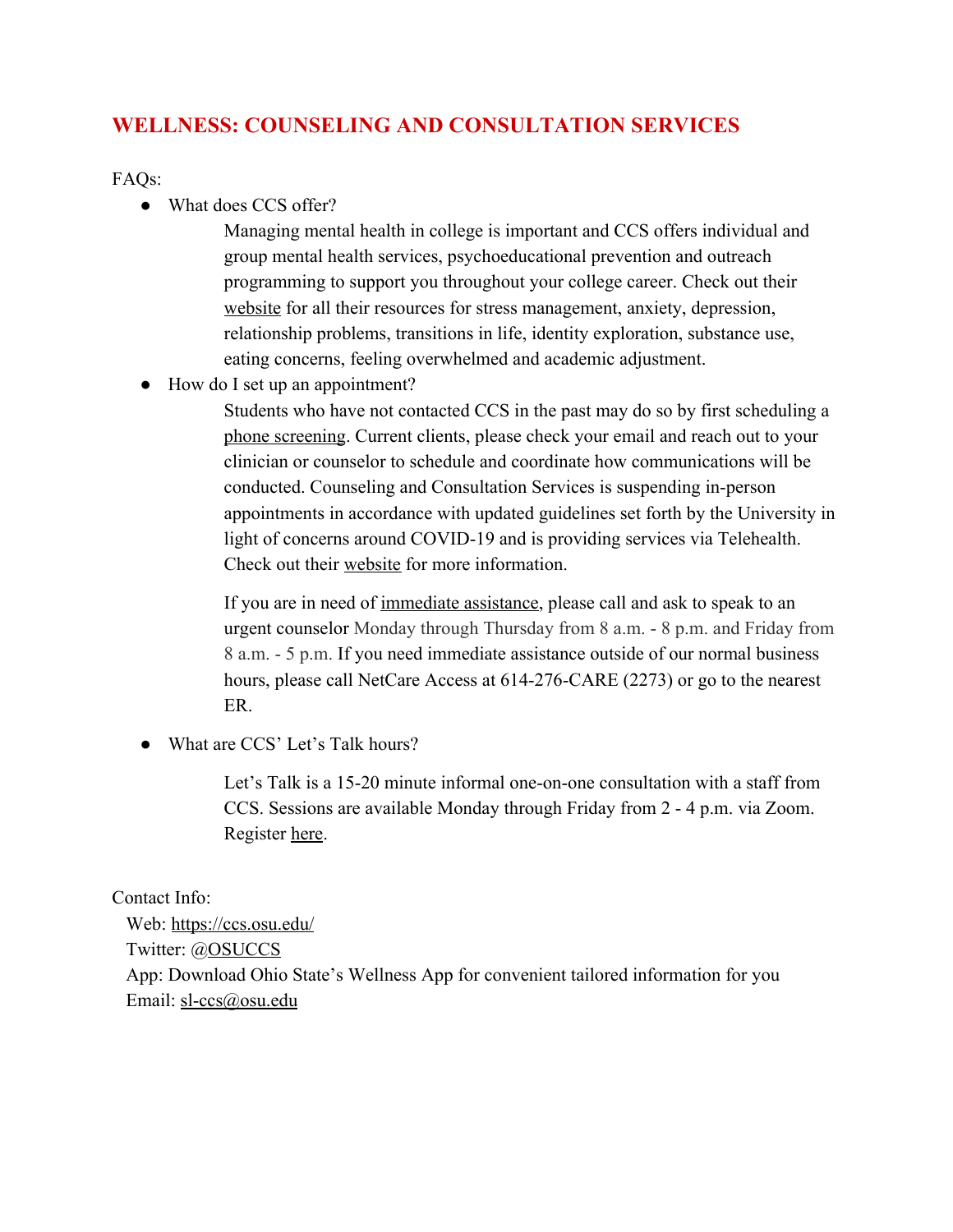### **WELLNESS: STUDENT WELLNESS CENTER**

FAQs:

• Where is the Student Wellness Center located?

The main office is located in the RPAC in the Mary A. Daniels Wellness Suite B130. Satellite spaces are in Suite 445 PAES for Wellness Coaching and PAL, 95 Baker Hall for Collegiate Recovery Community and Suite 150 Lincoln Tower for Buckeye Food Alliance.

● How do I access classes and coaches online?

BASICS/CASICS, Diversion, Financial Coaching, Nutrition Coaching, Student Civility and Wellness Coaching will be available virtually via Zoom. Register on their [website](https://swc.osu.edu/) by clicking the "I want to…" dropdown box. Feel free to check out their [Upcoming Events](https://swc.osu.edu/events.aspx/) section to view Workout Classes and Wellness presentations.

- [Buckeye Peer Access Line](https://swc.osu.edu/services/buckeye-peer-access-line)
	- The Buckeye Peer Access Line (PAL) is a non-emergency talk line that provides a space for students to engage in brief phone conversations in order to gain support and learn about campus resources. This program is a great opportunity if you need to talk to another student for support. Call 614-514-3333.
- Student Involvement
	- Whether you are a student, a faculty or staff member or a community member, there are ways for you to get involved with the Student Life Student Wellness Center and [volunteer positions.](https://swc.osu.edu/get-involved/volunteer-opportunities/)

Contact Info:

 Web: <https://swc.osu.edu/> Twitter: @[OSUwellness](https://twitter.com/OSUwellness) Instagram: [@osuwellness](https://www.instagram.com/osuwellness/) Email: wellness@osu.edu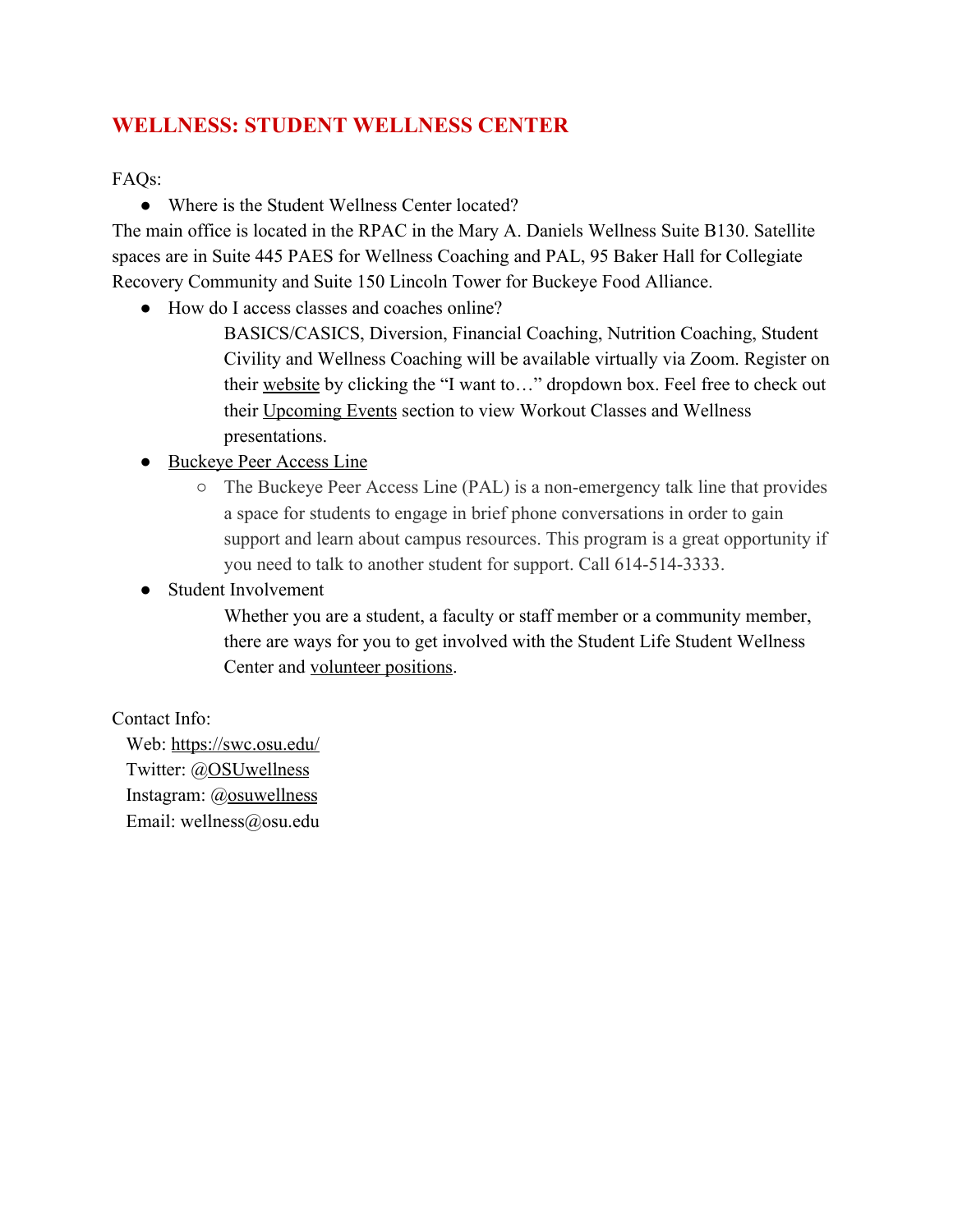#### **WELLNESS: RECREATIONAL SPORTS**

FAQs:

• What are the regulations in the recreation centers?

Fitness equipment will be distanced at least 6 feet apart, 6 - 10 ft of physical distance will be maintained in all activity spaces. Rec Sports facilities will have a limited capacity autumn semester which can be viewed live by clicking each facility at recsport.osu.edu. Regular cleaning will be managed by staff and cleaning supplies will be available to patrons. Day lockers will be limited and operated with physical distancing in place. You can view all of the current Rec Sports COVID-19 safety protocols [here](https://recsports.osu.edu/covid-19)

Are masks required in the recreation spaces?

Face masks for Recreational Sports users will be required in commons spaces. Users are encouraged to discuss whether face mask use is advisable during exercise with their physician. If a weight room user needs a spotter within six feet during a lift, both the user and spotter will be required to wear a face mask.

Are large group activities still open?

Activities with limited or no physical contact, such as cardio, strength training, running, jogging, walking, swimming, table tennis, pickleball, bouldering, tennis and badminton are allowed. You must make a reservation for recreational swimming and bouldering. Please note that pick-up games and scrimmages are not permitted. Group fitness classes will be hosted via zoom and can be accessed at [recsports.osu.edu.](https://recsports.osu.edu/)

Contact Info:

 Web: <https://recsports.osu.edu/> Twitter: @[OSURec](https://twitter.com/osurec) Instagram: [@osurec](https://www.instagram.com/osurec/) Email: recsports@osu.edu